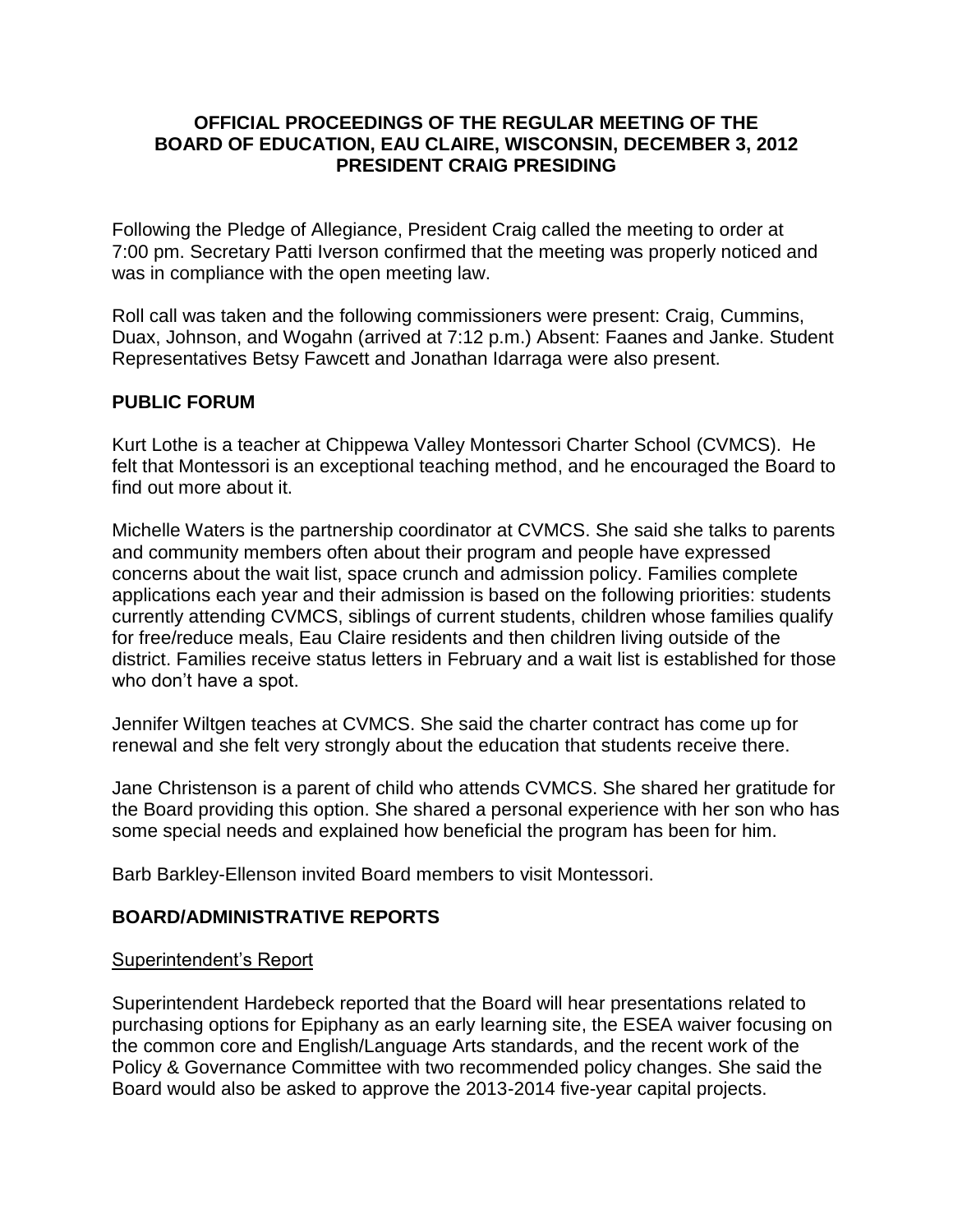Dr. Hardebeck shared a list of events on the Board's calendar for the next month.

### Communication to Superintendent/Board President

President Craig circulated a letter from the Department of Foreign Language at UW-Eau Claire regarding the District's Japanese program.

President Craig stated that there will be a School Board election on April 2, 2013, and there will be three open seats. Anyone who is interested in running for School Board can pick up nomination papers at the Administration Building in Room 132.

### Student Representative Report

Betsy Fawcett said that the Hope Club at Memorial is taking donations for hats, mittens, toys and coats for the Bolton Refuge House and Beacon House. Memorial also recently hosted an Improv Fest, which was very successful.

### Other Reports

*Policy and Governance Committee* The committee will meet on December 6, 2012.

*Budget Development Committee*

There was nothing to report.

# **CONSENT RESOLUTION AGENDA**

Board members asked to pull Resolutions 1 and 2 from the consent agenda.

Com. Wogahn moved, seconded by Com. Cummins, to approve the consent resolution agenda consisting of the following items:

- The matters of employment of December 3, 2012, as presented.
- ◆ 2013-2014 Five-Year Capital Projects

Consent resolution agenda items approved by unanimous roll call vote.

# **INDIVIDUALLY CONSIDERED RESOLUTIONS**

#### Resolution #1 – Minutes of Board Meeting of November 19, 2012

President Craig asked that the reference to supplemental pension costs include the word "stipends" in parenthesis.

Com. Wogahn moved, seconded by Com. Johnson, to approve Board minutes of November 19, 2012, as amended. Carried by the following roll call vote: Ayes: Craig, Cummins, Duax, and Johnson. Abstained: Wogahn.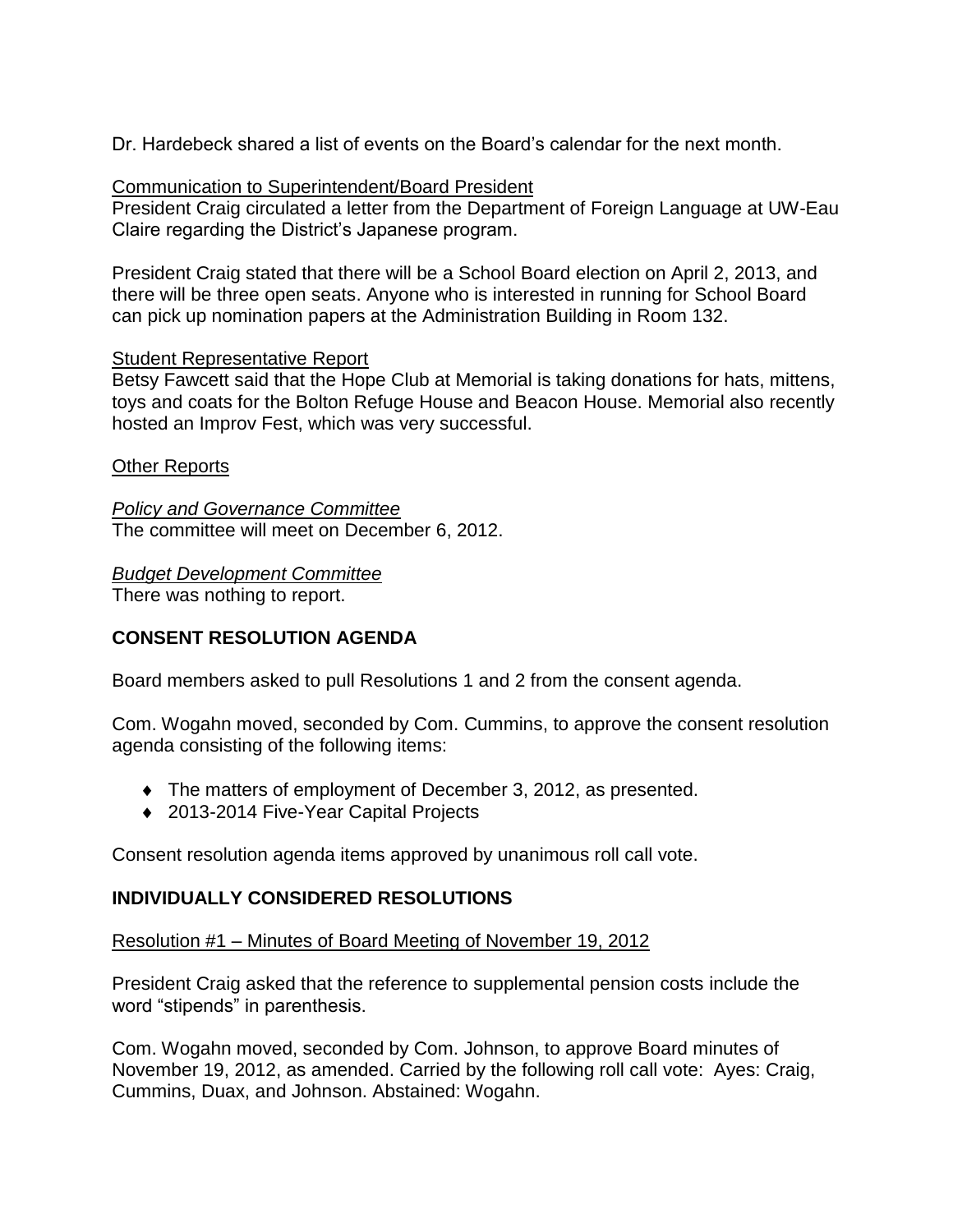# Resolution #2 – Minutes of Closed Session of November 19, 2012

Com. Wogahn moved, seconded by Com. Duax, to approve minutes of closed session of November 19, 2012, as presented. Carried by the following roll call vote: Ayes: Craig, Cummins, Duax, and Johnson. Abstained: Wogahn.

Regular meeting adjourned.

Submitted by Patti Iverson, Board Secretary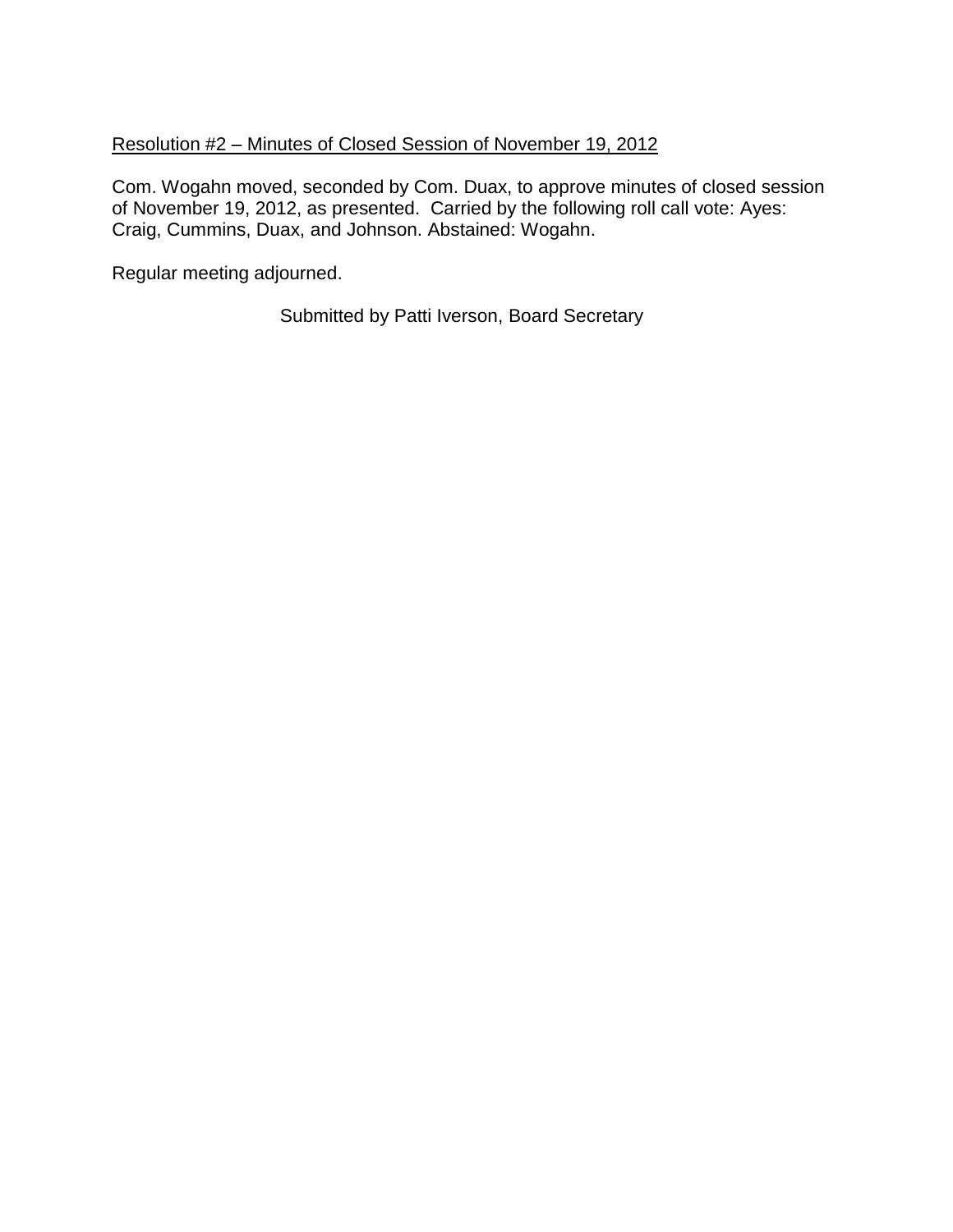### **COMMITTEE MEETING BOARD OF EDUCATION – EAU CLAIRE, WISCONSIN DECEMBER 3, 2012**

### 1. Call to Order – Committee Meeting

Board Members present: Craig, Cummins, Duax, Johnson and Wogahn. Absent: Faanes and Janke. Student Representatives Betsy Fawcett and Jonathan Idarraga were also present.

### 2. Committee Reports/Items for Discussion

A. Options for Funding Epiphany

President Craig said two years ago a referendum to approve the purchase of the Epiphany Lutheran School with 12 acres of land for \$3.9 million failed. Recently the Board was asked by representatives of Epiphany Church to reconsider purchasing or leasing the school and the Board directed administration to pursue discussions with Epiphany. After negotiations the price was significantly reduced to \$2.85 million and now includes 16 acres of land. In addition, preschool and elementary enrollments have increased at a faster rate than predicted and the district will have to provide alternate classroom space in the immediate future. The public now has an opportunity to purchase a facility at a very significant savings and the Board felt it had a due diligence responsibility to reconsider the option of buying this facility. The Board approved a Real Estate Option Agreement with a \$1,000 consideration and has until April 2013 to buy the facility.

Mr. Van De Water presented three options available to the Board. 1) Borrow under Chapter 67.12(12)—this option would have the Board adopt a resolution stating the purpose and maximum amount of the note issue and would give electors the opportunity to petition for referendum. If electors acquire the required signatures, a referendum would be required if the Board wishes to proceed with the purchase. 2) Hold a referendum on April 2, 2013. 3) Purchase the property with a cash purchase. Mr. Van De Water shared the timelines for each option and the advantages and disadvantages of each.

Mr. Van De Water explained that both Options 1 and 2, if successful, result in long-term borrowing to finance the acquisition. So, interest costs would be present in either of those 2 options. Both Options 1 and 2 may also result in a referendum. Option 1 requires a successful petition with 7,500 signatures on it. Option 2 is a Board decision to go to referendum. In either case, referendum approved debt results in taxes over and above existing debt. If no petition is filed for Option 1 and the Board proceeds to borrow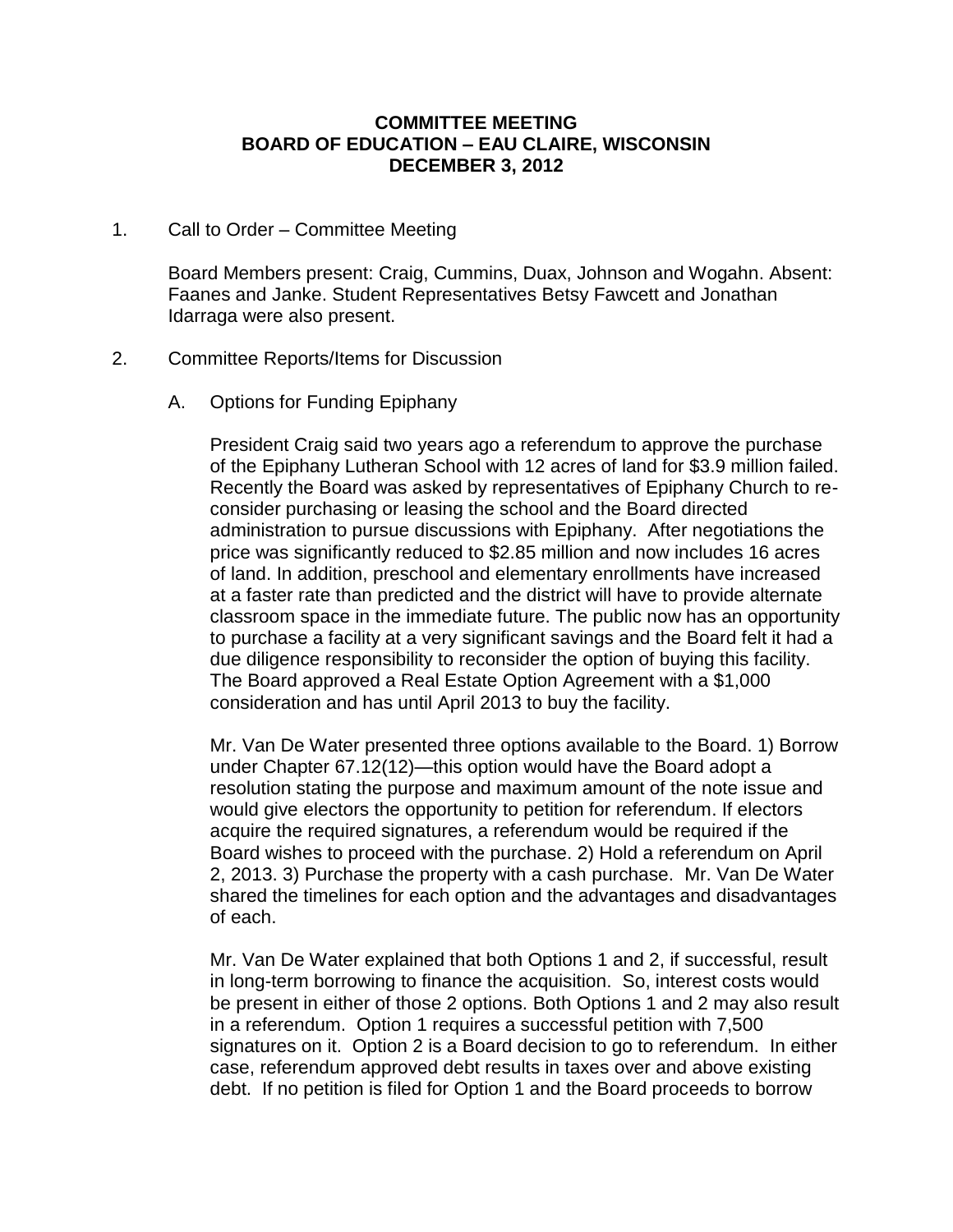under 67.12(12), the resulting principal and interest payments must fit within the state aid and levy allowed by the revenue limit formula. As such, there would be no increase in the tax levy. The district would have to pay about \$650,000 in interest over a ten-year period of time with this option. Option 3 would also not cause an increase in the tax levy, because the expense would have to fit within the state aid and levy allowed by the revenue limit formula.

The public was reminded about the opportunity to donate funds to obtain naming rights.

The Board discussed the consequences of drawing funds out of working capital under Option 3. The Board asked that resolutions be prepared for Options 1 & 3 and to have a delineation of questions and options at the end of a successful or unsuccessful petition for Option 1, including a "Plan B" if a referendum would fail.

Members of the community were asked to provide feedback. Four people spoke about the proposal and were supportive of moving ahead.

B. ESEA Waiver – Common Core State Standards –English/Language Arts

Members of the Teaching & Learning Department provided an overview of the Common Core State Standards in English/Language Arts. They shared how and why these standards are developed, what is being expected of our students, how our students are performing on different measures and what changes are taking place in our district.

The Board asked for periodic updates on instructional time allocated to assessment.

C. Discussion & Possible First Reading of ECASD Policy 832 – Weapons on School Premises

Mr. Tim Leibham shared the proposed Policy 832 – Weapons on School Premises, which was reviewed by the Policy & Governance (P&G) Committee. The updates were in response to changes in state law, and language from WASB's Policy Resource Guide was utilized.

The Board discussed the procedure for bringing policy updates/additions to the full Board noting that everything goes through the P&G Committee. There was a request that more information, including the various versions of policy recommendations, be shared with the entire Board. Committee members said that the committee structure is such that the detailed information is reviewed with administration during the P&G meetings and would not generally be brought forward unless there were philosophical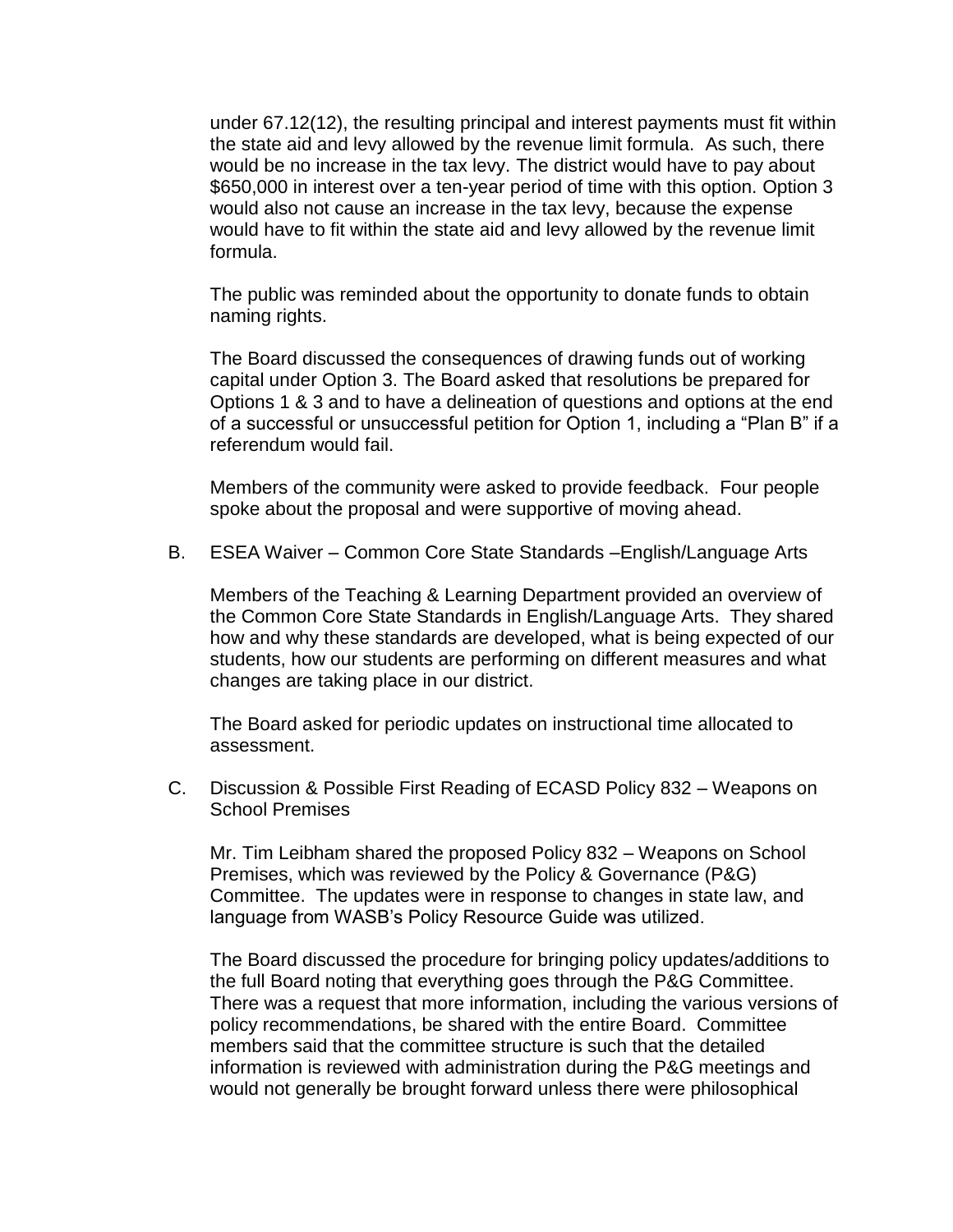discussions that needed to take place or there were varying impacts on policy changes. The committee will discuss this request.

Com. Johnson shared the first reading of *Policy 832 – Weapons on School Premises:*

*No one shall use or possess a firearm, whether loaded or unloaded, any destructive device, or other dangerous weapon (as defined under section 948.61 of the state statutes) in school buildings and other buildings owned, occupied or controlled by the school district, on school premises, in school provided transportation, or at any school- sponsored or school-supervised activity, except as otherwise specifically authorized in this policy. Any object which could be used to cause bodily injury or property damage and which has no school-related purpose for being in school or on school grounds, will be considered a weapon for purposes of this policy.*

*A student who possesses a firearm or destructive device in violation of this policy shall be suspended from school, referred for an expulsion hearing, and expelled from school for not less than one year. The School Board may modify this expulsion requirement on a case-by-case basis, provided that the request for such an exception is also consistent with the discretionary exceptions authorized under state law. Students possessing other weapons in violation of this or any other policy or rule shall be subject to appropriate school disciplinary action, up to and including suspension and expulsion from school. A parent or guardian with access to student records will be notified of student weapons violations* in all cases. A law enforcement or juvenile justice referral shall also be made for all students violating this policy.

*Employees violating this policy shall be disciplined in accordance with employee policies and handbooks and referred to law enforcement officials for prosecution. Any other person violating this policy shall be referred to law enforcement officials for prosecution.* 

This policy will be brought back for approval at the next meeting.

D. Discussion & Possible First Reading of ECASD Policy 511 – Equal Opportunity Employment

Executive Director of Human Resources, Kay Marks, said the revisions to Policy 511 were made as a result of changes in the law about genetic information. A portion of the policy was deleted because it had more to do with harassment and discrimination than employment opportunities, so it was recommended that it be placed in a different policy. Language from WASB was utilized for these changes. The Board asked that the policy cross-reference the Employee Handbook and that it specify a time period for